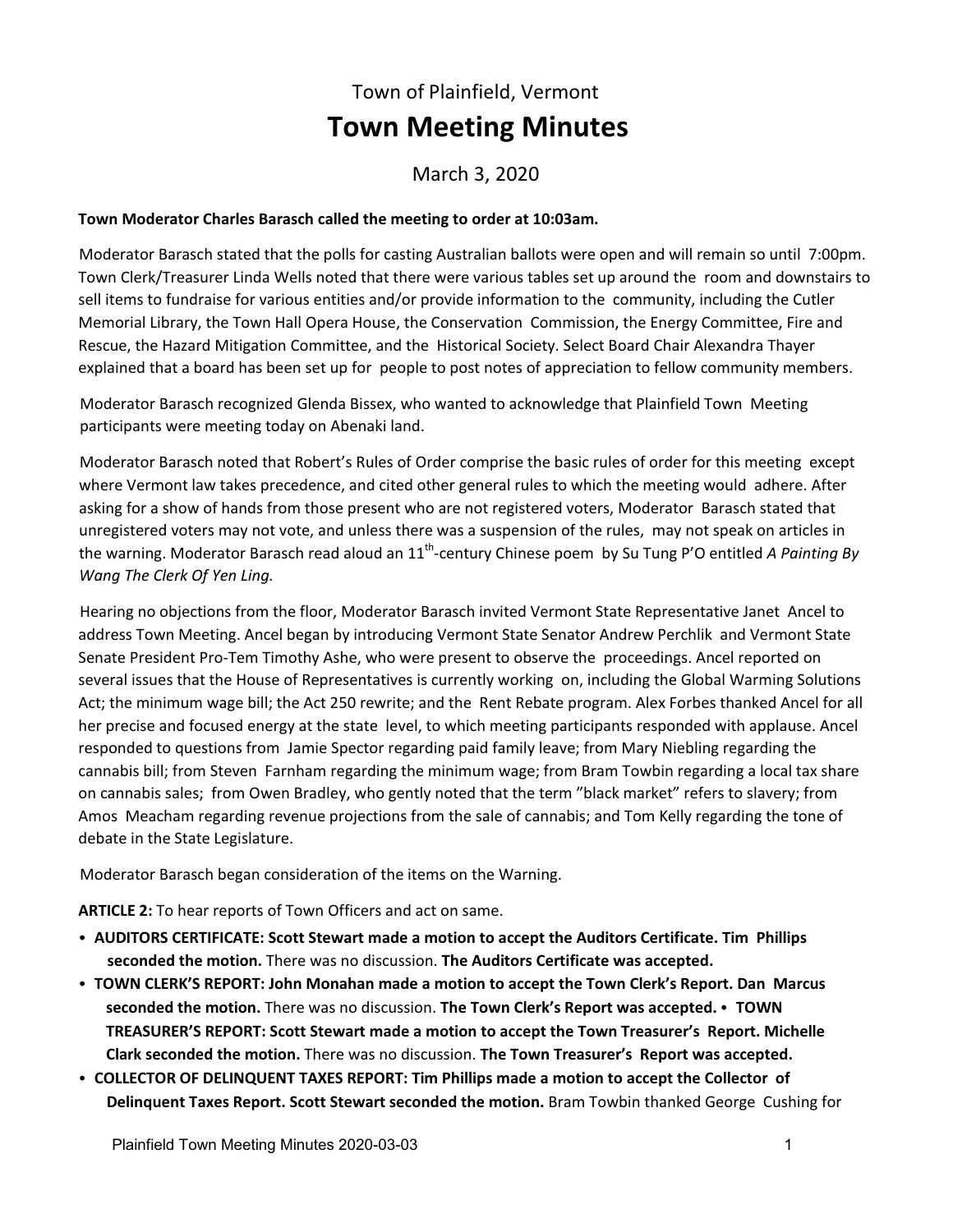doing a good job as delinquent tax collector. **The Collector of Delinquent Taxes Report was accepted.**

- ZONING ADMINISTRATOR REPORT: Tim Phillips made a motion to accept the Zoning Administrator **Report. Janice Walrafen seconded the motion.** There was no discussion. **The Zoning Administrator Report was accepted.**
- **PLANNING COMMISSION REPORT: Scott Stewart made a motion to accept the Planning Commission Report. Tim Phillips seconded the motion.** Planning Commission member Bram Towbin reported that a draft of the Town Plan is available on the Town's website and that the Planning Commission is looking for feedback on it. In response to a question from Janice Walrafen regarding whether dates for public hearings on the draft have been scheduled, Towbin responded that they will likely begin in late April 2020 and the public will be notified of the exact dates. **The Planning Commission Report was accepted.**
- **LISTERS REPORT: Tim Phillips made a motion to accept the Listers Report. Scott Stewart seconded the motion.** There was no discussion. **The Listers Report was accepted.**
- **DEVELOPMENT REVIEW BOARD REPORT: Meg Davis made a motion to accept the Development Review Board Report. Janice Walrafen seconded the motion**. Brenda Lindemann asked if the minutes for the Development Review Board were posted to the Town website, to which Development Review Board Chair Janice Walrafen responded affirmatively. **The Development Review Board Report was accepted.**
- C **CENTRAL VERMONT REGIONAL PLANNING COMMISSION REPORT**: **Dan Marcus made a motion to accept the Central Vermont Regional Planning Commission Report. Scott Stewart seconded the motion.** Steven Farnham asked for a progress report on the Main Street/Route 2 intersection, to which Moderator Barasch responded that it would be addressed during the Select Board Report. **The Central Vermont Regional Planning Commission Report was accepted.**
- **SOCIAL CONCERNS COMMITTEE REPORT: Scott Stewart made a motion to accept the Social Concerns Committee Report. Tim Phillips seconded the motion.** Social Concern Committee member Mary Niebling stated that what is presented in the Town Report is not the committee's report and does not include some of the committee's recommendations. Niebling noted that the committee had recommended \$250 for Our House and that the amount had been changed to \$150 in the Town Report. In addition, Circle and the Onion River Food Shelf, both of which did not submit requests this year, were given \$525 and \$1,000 respectively by the committee, neither of which appears in the Town Report. **Lisa Ryan made a motion to amend the report to reflect the Social Concerns Committee's recommendations.** Town Clerk/Treasurer Linda Wells stated that when no request for funding is received, the process is to petition for funding. Niebling agreed that it was in fact the process, but that the Social Concerns Committee's report still existed. Alexandra Thayer asked who wrote the report, to which Niebling responded that it was written by Social Concerns Committee member Gail Falk. Tom Kelly asked if it was relevant to understand why the two groups who did not submit an application did not apply. Niebling responded that she did not contact the groups. Amos Meacham asked if the different information that was reflected in the Town Report was in the narrative portion or in the budget line items. Niebling responded that language regarding the two organizations was removed from the narrative. Elaine Parker asked if the structure of this meeting allows participants to vote on specific items that they do not agree with in the Social Concerns budget. Moderator Barasch responded that that could take place during discussion of the budget. Bram Towbin noted that it was not about the worthiness of the organizations, and that the process charges the Social Concerns Committee with determining amounts in an effort to avoid arguments regarding how much to fund particular organizations. Jan Waterman thanked the Social Concerns Committee for the hard work that it does again and again, to which meeting participants responded with applause. **Moderator Barasch made a motion to amend the amendment to state that in addition to changing the dollar amounts, the amendment reflect that the text be changed to include the deletions if they can be found. Amos Meacham seconded the motion.** Glenda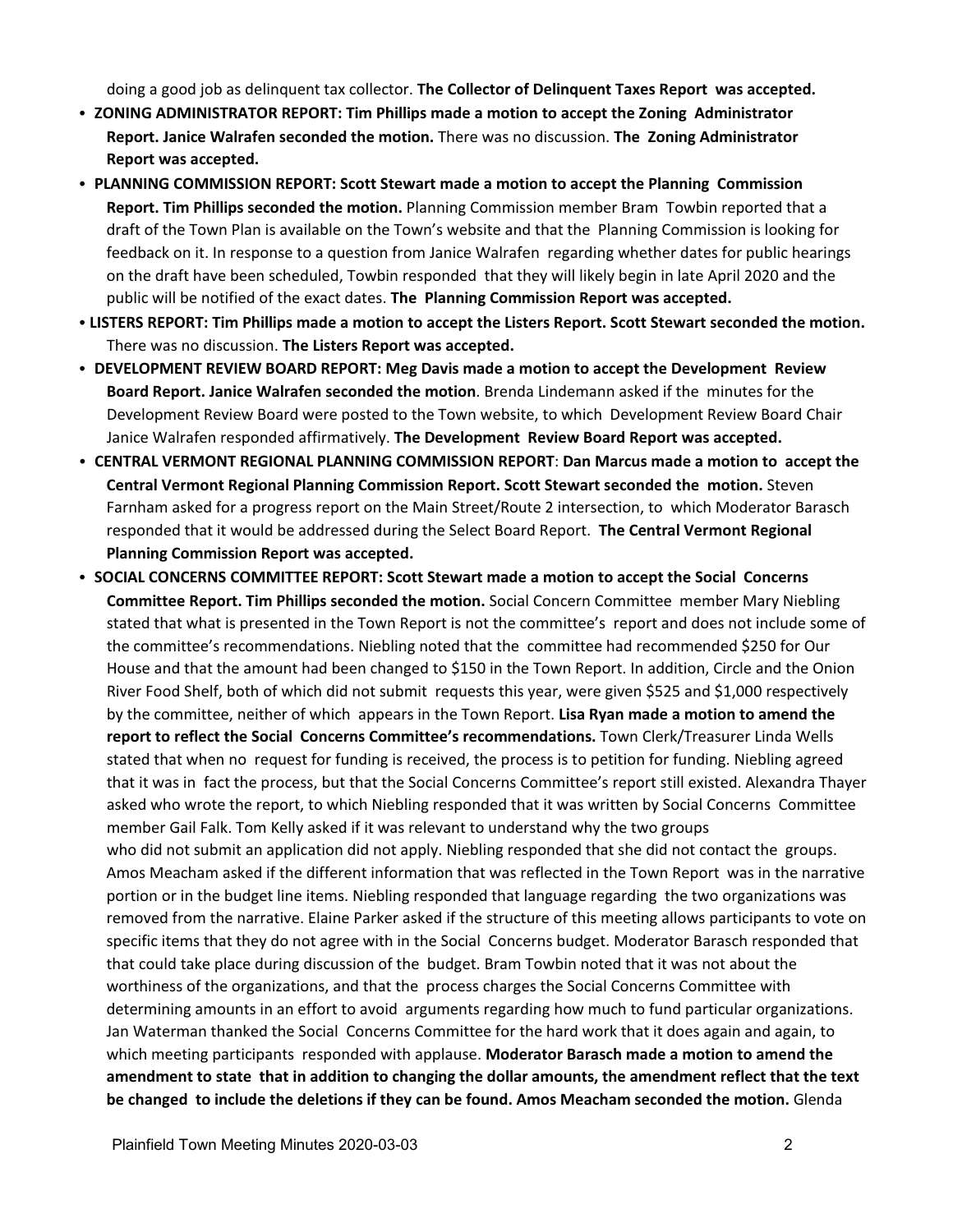Bissex asked how it can be added back into the Town Report, which is already in print. Moderator Barasch responded that the change will be reflected in the Town Meeting minutes. Charles Cogbill stated that he found it hard to vote for additional wording when he does not know what that wording is. Bob Atchinson asked if the Social Concerns Committee had a copy of the missing text that can be read aloud, to which a member of the Social Concerns Committee responded "not here." Melinda Vieux asked that those wishing to speak stand up or come to the microphone so that everyone can hear them. Social Concerns Committee member Alex Forbes stated that she would like to make an amendment to the amendment to the amendment, noting that she did not think that the process itself has been addressed and proposed that the committee meet with the Select Board to agree on a process so that items are not removed with the committee not knowing what happened or why. Moderator Barasch responded that an amendment cannot be made to an amendment of an amendment, but if the amendment passes, it can then be amended. Alexandra Thayer explained that the process is that the reports come to Town Clerk/Treasurer Linda Wells and she then passes them to the Auditors who put together the Town Report; if there is a glitch somewhere, it involves the Auditors either receiving something different from what was sent by a committee or board or that there was some change made to what the Auditors received. Thayer added that a process might be implemented to ensure that the Auditors are clear about what was received and what will go into the Town Report. Cutler Memorial Librarian Loona Brogan, who is not a Plainfield resident, requested permission to speak. Hearing no objection, Moderator Barasch granted permission. Brogan noted that the Cutler Library's report has been changed in the past and that it might be time to look at the Auditor's authority to make changes to the original submissions. Town Clerk/Treasurer Linda Wells stated that while the Auditors might try to shorten a lengthy report, they do not make changes to any of the numbers. Hearing that there was no further discussion, Moderator Barasch called for a vote on the amendment to the amendment. **The motion to amend the report to reflect the Social Concerns Committee's recommendations was approved.** Immediately following, Moderator Barasch called for a vote on the amendment to the Social Concerns Committee's amendment. Glenda Bissex questioned why the Social Concerns Committee only recommended \$600 for Washington County Mental Health when the request was for \$1,500. Social Concerns Committee Mary Niebling responded that its request was much more than the other deserving organizations so it was reduced to \$600. Elaine Parker noted that the \$600 for the organization, which serves 77 people, was not

enough. Leon Romasco stated that he thought that numbers

were not supposed to be discussed until the Article 4. Moderator Barasch responded that the numbers can be discussed in the overall scheme of the report, but cannot be changed until Article 4 is under discussion. Alex Forbes stated that Washington County Mental Health is a crucial organization and she would encourage returning the funding amount to the full request. Amos Meacham noted that discussion should take place on the issue, but not at this point. Donny Osman stated his respect for the work and wisdom of the Social Concerns Committee and noted his support of its recommendations, but asked if there were any applications that were rejected entirely. Osman asked another question regarding the elimination of property values in the Grand List and why, which Moderator Barasch stated was out of order at this time. **The motion to accept the Social Concerns Committee's report as amended was approved.** 

**• SELECT BOARD REPORT: Tim Phillips made a motion to accept the Select Board Report. Scott Stewart seconded the motion.** Glenda Bissex expressed her concern regarding the cessation of videotaping Select Board meetings and felt that substituting audio recording alone was not enough to understand the proceedings. Bissex urged reinstituting the service, to which many meeting participants responded with applause. Lisa Ryan asked how much the cost was to videotape Select Board meetings annually. Select Board member Tammy Farnham stated that the Select Board has been working diligently to find different solutions after a cost increase came in mid-fiscal year from Central Vermont Television, noting that while the Select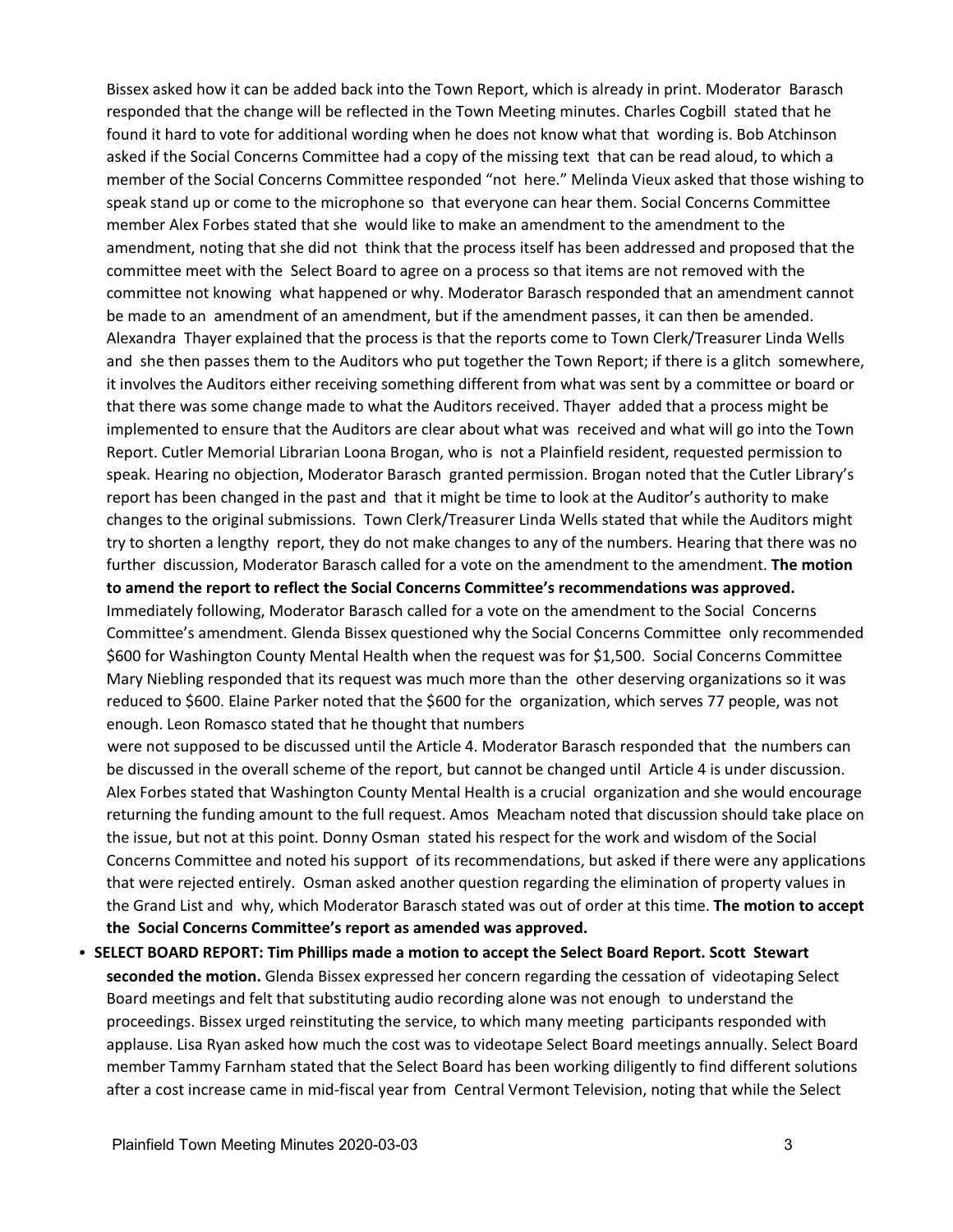Board is not looking to discontinue it at this time, it is looking for cheaper options. Lisa Ryan repeated her question regarding the annual cost, to which Select Board member James Volz responded close to \$4,000 annually. Select Board chair Alexandra Thayer explained that the decision to discontinue the videotaping was a fiscal issue mindful of people saying that taxes are too high, but because of the response from the community to continue videotaping, it is possible to amend the budget. Bram Towbin noted that Select Board videographer Keith Swann was videotaping today's Town Meeting for free, to which meeting participants responded with applause. Glenda Bissex, quoting from the minutes of the 2/10/20 Select Board meeting, stated that in response to a question regarding the annual cost for videotaping meetings, Thayer responded \$2,940. **The Select Board Report was accepted.** 

- **WATER/WASTEWATER COMMISSION REPORT: Scott Stewart made a motion to accept the Water/Wastewater Report. Tim Phillips seconded the motion.** There was no discussion. **The Water/Wastewater Commission Report was accepted.**
- TOWN CONSTABLE/ANIMAL CONTROL REPORT: Scott Stewart made a motion to accept the Town **Constable/Animal Control Report. Tim Phillips seconded the motion.** There was no discussion. **Town Constable/Animal Control Report was accepted.**
- C **CONSERVATION COMMISSION REPORT: Tim Phillips made a motion to accept the Conservation Commission Report. Scott Stewart seconded the motion.** Conservation Commission chair Sarah Albert noted that there is a stand in the room with handouts from the Conservation Commission; that there will be a tree and shrub sale again this year; that Joanne Garton from Vermont Forests, Parks, and Recreation will be presenting the results of the roadside Emerald Ash Bore survey taken in Plainfield last summer at a meeting on 3/12/20; and that the Conservation Commission is looking for new members to help with some newly proposed projects. **The Conservation Commission Report was accepted.**
- **EPI1 REPORT: Tim Phillips made a motion to accept the E911 Report. Scott Stewart seconded the motion.** There was no discussion. **The E911 Report was accepted.**
- **FIRE AND RESCUE REPORT: Tim Phillips made a motion to accept the Fire and Rescue Report. Scott Stewart seconded the motion.** Fire Chief Greg Light thanked Pat Martin, who served as the Plainfield Fire Chief for 23 years, and to Gary Graves, whose community service totals 50 years. Meeting participants responded with applause to each. Light strongly recommended that residents replace any smoke detectors that have been up for more than 10 years, and appealed to people not to drive around detour signs. Light stated that Fire and Rescue is always looking for volunteers to help in any way they can, and noted that the department has over 300 years of combined service, to which meeting participants responded with applause. **The Fire and Rescue Report was accepted.**
- **HAZARD MITIGATION COMMITTEE REPORT: Tim Phillips made a motion to accept the Hazard Mitigation Committee Report. Scott Stewart seconded the motion.** Hazard Mitigation Committee chair Amos Meacham noted that there are openings on the committee. Much of the committee's activities have centered on the Marshfield Dam. A forum is coming up on 5/23/20 regarding preparations for people at risk during a disaster. Alexandra Thayer noted that there is a survey on the Hazard Mitigation table that the committee would like residents to complete. Hazard Mitigation Committee secretary Michael Billingsley noted that Amos Meacham will be stepping down as chair of the committee and thanked him for his service, to which meeting participants responded with applause. Billingsley stated that Alice Dworkin will be joining the committee, and noted that there is one more opening available that he hopes will be filled by someone from the firstresponder community. Billingsley announced that there will be a forum on 3/19/20 to gather public input on proposed alternatives and other issues around the Brook Road Bridge Replacement project. Billingsley asked that those with household members or neighbors that might need special help during an emergency present those issues during the 5/23/20 forum that Meacham spoke about earlier. Thayer encouraged people to sign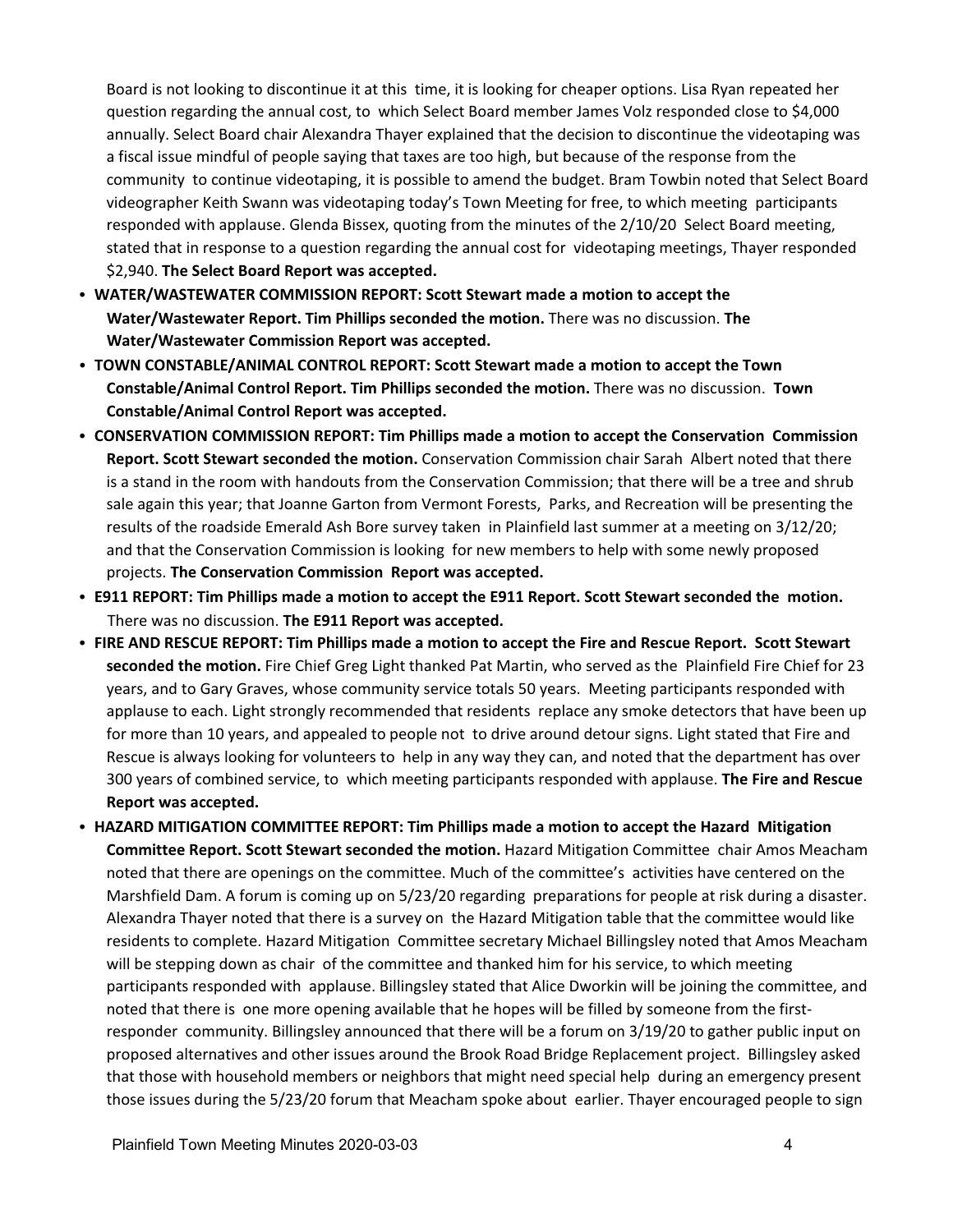up for VT-Alert, which is an emergency notification system that provides current weather and health information. Brenda Lindemann asked if the committee had any information on the coronavirus. Thayer stated that Vermont Governor Phil Scott had recently put together a task force on it. She noted that many of the same precautions to avoid the seasonal flu can help to protect from other viruses. Janna Osman stated that Mark Tucker of the Caledonia Central Supervisory Union has provided information regarding precautions that children and teachers can take. Winona Johnson asked if that information was available on the website, to which Osman responded that it should be, and will forward a link to Thayer to post on Front Porch Forum. **The Hazard Mitigation Committee Report was accepted.**

- **RECREATION COMMITTEE REPORT: Tim Phillips made a motion to accept the Recreation Committee Report. Scott Stewart seconded the motion.** There was no discussion. **The Recreation Committee Report was accepted.**
- **CEMETERY COMMISSION REPORT: Tim Phillips made a motion to accept the Cemetery Commission Report. Scott Stewart seconded the motion.** Cemetery Commission member Ed Hutchinson solicited for volunteers, stating that there are vacancies on the five-member commission, which cannot do business without a quorum of three members present. He spoke about the difficulties involved in removing a fair number of diseased pine trees around the cemetery due to an adjacent wetland mitigation project. **The Cemetery Commission Report was accepted.**
- **ENERGY COORDINATOR REPORT: Scott Stewart made a motion to accept the Energy Coordinator Report. Tim Phillips seconded the motion.** Energy Coordinator Bob Atchinson noted the work that the Revitalizing All Marshfield and Plainfield (RAMP) project has been doing. He directed meeting participants to a table with literature on energy-related issues and encouraged people to sign up for

one of the 30 home energy visits available to Plainfield and Marshfield through Efficiency Vermont. Atchinson announced that there will be a RAMP-sponsored Community Transportation Week starting 5/2/20 through 5/8/20 with many activities planned. He reported on changes to the buses traveling between Montpelier and Saint Johnsbury, noting that the fare will remain free, and that there are new ways to connect to areas via public transportation that previously did not exist. Glenda Bissex thanked Atchinson for all the needed and timely energy-related activity and asked how the gap was being filled between the donations collected by users of the Mill Street electric vehicle charging station and its operation costs. Atchinson responded that it comes from the Town's general fund, explaining that the honor system for collecting fees is being used because of the costly amount to install equipment that charges according to exact usage. James Volz thanked Atchinson for all the work he does on energy issues, to which meeting participants responded with applause. Responding to a question from Brenda Lindemann regarding the Hitching Post, Atchinson explained the concept of connecting neighbors both driving and needing rides through a number of pick-up locations. RAMP Transportation Committee member Nancy Ellen reported on the work being done currently to install a Hitching Post location at the corner of Main and Mill Streets in the Village. Meg Davis inquired as to how drivers are being educated on the Hitching Post concept, to which Alexandra Thayer noted the various ways it has been publicized as well as inviting people to attend the 3/9/20 Select Board meeting where it will be on the agenda. Jesse Cooper stated that during the process of updating the Town Plan, it was found that public transportation usage has been steadily declining since 2012, and that it will be interesting to see if a model such as the Hitching Post will grow in popularity. Nancy Ellen noted that the Hitching Post has both a website and Facebook page and that there will be a celebration regarding the installation of new locations in the area. **The Energy Coordinator Report was accepted.**

- C **CV FIBER REPORT: Tim Phillips made a motion to accept the CV Fiber Report. Scott Stewart seconded the motion.** There was no discussion. **The CV Fiber Report was accepted.**
- **TOWN HEALTH OFFICER'S REPORT: Tim Phillips made a motion to accept the Town Health Officer's Report.**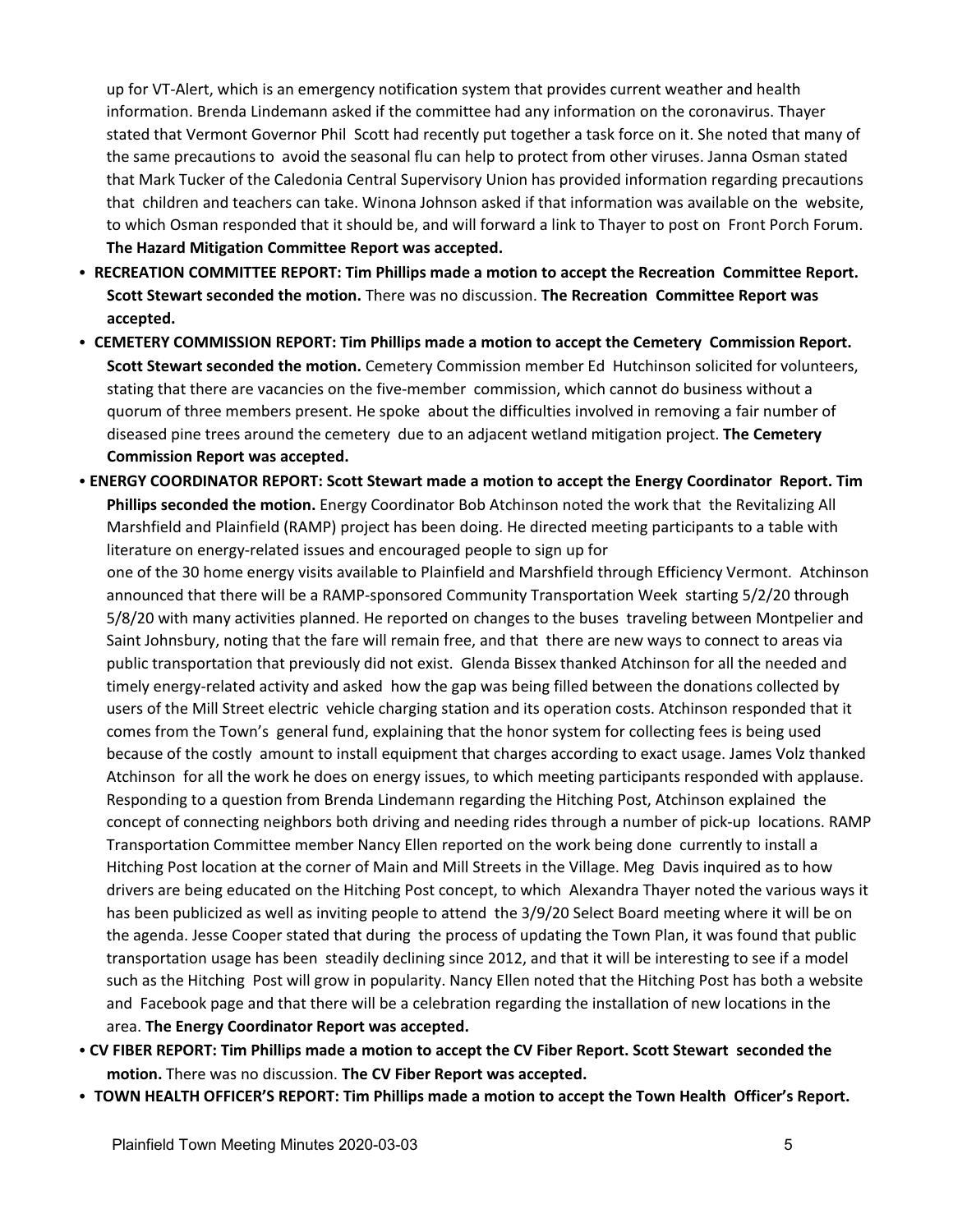**Scott Stewart seconded the motion.** There was no discussion. **The Town Health Officer's Report was accepted.** 

• CENTRAL VERMONT SOLID WASTE MANAGEMENT DISTRICT REPORT: Tim Phillips made a motion to accept **the Central Vermont Solid Waste Management District Report. Scott Stewart seconded the motion**. Conservation Commission chair Sarah Albert stated that after 7/1/20, a law will go into effect regarding recycling food waste, and noted that the Conservation Commission will be holding a composting workshop this spring. Betsy Ziegler stated that composting containers are available for reasonable prices through the Central Vermont Solid Waste Management District (CVSWMD) from its office in Montpelier. Ziegler explained some of the types available as well as places to drop off compost. Paula Emery asked about some of the issues that have arisen around composting in the Village. Town Health Officer Baylen Slote reported that there is a rodent issue in the Village and that he is exploring options for rolling out universal recycling laws and possibly developing rodent proof communal composting in the Village. With regard to the coronavirus, Slote noted that there is a epidemic of fear surrounding the issue and that there are some practical steps that can be taken to protect yourself, including increasing your health with advanced treatment protocols to help ward off contagion. Steven Farnham asked if those taking immunosuppressant drugs are at a higher risk, to which Slote responded affirmatively, repeating that such practical steps as washing one's hands will help. Paul Emery inquired if Village residents are being asked not to compost at this time.

Alexandra Thayer responded that the Town has not yet applied a standard to deal with the issue, however, those who compost should be thoughtful about how secure their compost structure is. James Volz noted that there are rat-proof bins, and Slote raised the possibilities of setting up a community compost bin or training on rodent-proof composting solutions. Betsy Ziegler stated that green cones are rodent proof, but there is no way to retrieve the compost. Janice Walrafen asked if money was available through CVSWD to help towns with this new mandatory composting ordinance and noted that the North Branch Nature Center collects compost in rodent-proof bins. Slote added that Vermont Compost also takes food scraps and that compost hauling services are available. Michael Carriveau stated that rodents are only a small portion of the wildlife that composting draws, and that raccoons and bears are more dangerous. Slote agreed, but stated that as a health officer, he is responding to the rodent issue that residents are raising. Slote noted that he has spoken to the individual who is dropping food at the Recreation Field or Park and Ride. Camilla Kelly-Kinniburgh stated that a lidded metal garbage can with the bottom removed and partially sunk into the ground is rodent proof. Betsy Ziegler noted that CVSWMD will be offering composting workshops in Montpelier and Barre and that there might be one offered in Plainfield. Becky Atchinson stated there will be one offered in Plainfield at the end of June, but that the date has not yet been set. **The Central Vermont Solid Waste Management District Report was accepted.**

- Moderator Barasch concluded the Reports of Town Officers portion of the meeting. He noted that there is a volunteer form in the back of the Town Report for those interested in filling open seats on committees and boards.
- Thayer announced that Town Clerk/Treasurer Linda Wells has been involved in the Town Clerk's office for 25 years, to which the meeting participants responded with applause. Wells was presented with a card, a vase of flowers, and a gift certificate to one of her favorite restaurants. Wells thanked everyone, and, noting the increasing amount of work that the Town Clerk's office is tasked with, stated that she could not do this without Assistant Town Clerk/Treasurer Carol Smith. There was another round of applause for Smith.

**ARTICLE 3:** Shall the Town appropriate the sum of \$8,333.00 as its share of the ninth year cost of commuter bus service along Route 2 with service into Montpelier? This appropriation funds a portion of the total cost of the service, which will also be supported by appropriations from other towns, State and Federal funds, and passenger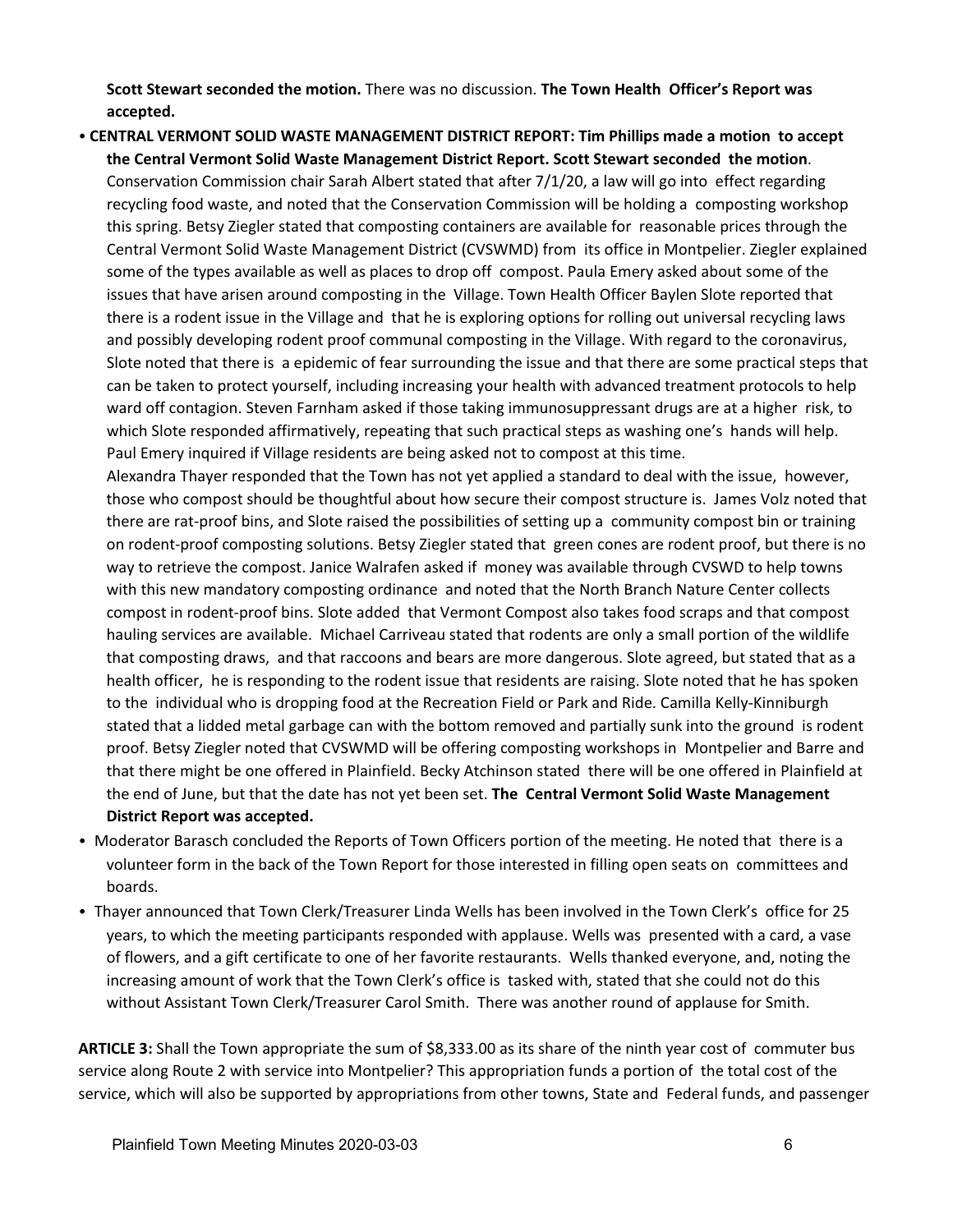fares.

**• Steven Farnham made a motion to approve Article 3. Amos Meacham seconded the motion.** There was no discussion. **The motion was approved.**

**ARTICLE 4:** Shall the Town voters authorize the expenditures for the following not-for-profit service agencies as recommended by the appointed Social Concerns Committee?

Central VT Adult Basic Education \$ 400.00 Capstone (Central VT) Comm. Action \$ 500.00 Central VT Council on Aging \$ 1,300.00 Central VT Home Health Hospice \$ 2,500.00 Family Center of Wash County \$ 500.00 Good Beginnings of Central VT \$ 300.00 Green Mountain Transit Agency \$ 786.00 Our House \$ 150.00 People's Health and Wellness \$750.00 Twinfield Learning Center \$ 400.00 Twinfield Together Mentoring \$ 250.00 Twin Valley Senior Center \$ 3,500.00 VT Center for Independent Living \$ 100.00 VT Family Network \$ 100.00 Washington CTY Mental Health \$ 600.00 Washington CTY Youth Service Bureau \$ 500.00 **Total \$12,636.00** 

C **Scott Stewart made a motion to approve Article 4. Tim Phillips seconded the motion.** Jamie Spector asked why the Select Board changed the funding for Our House from \$250 to \$150. Select Board member James Volz responded that the Select Board gave a lot of weight to the recommendations of the Social Concerns Committee, but felt that those agencies that did not submit a requestshould notreceive funding or, if so, at the level of what was approved last year. Spector stated that her question was specifically about Our House, which did submit a request for \$250, but was given only \$150. Select Board chair Alexandra Thayer noted the steep increase in the cost of health insurance, that Plainfield residents have stated that it is difficult to pay their taxes, and that Our House serves only five people. Select Board member Tammy Farnham added that the Town's current allocation to Our House is \$50 more than it was last year. Noting the importance of the Onion River Food Shelf (ORFS) in terms of food security, Michael Billingsley stated his frustration that the Select Board did follow the Social Concerns Committee's recommendation of \$1,000, despite the fact that the organization did not submit a request. Thayer responded that the protocol set up is to respond to funding requests and there was no request made by the ORFS; nor did ORFS subsequently petition for funding after the deadline. Noting the confusion around the information printed in the Town Report, Lisa Ryan suggested that itshould be clear in the Town Report what the Social Concerns Committee recommended and what was changed by the Select Board. Carla Siegel asked why ORFS did not submit a request, to which no one responded. Amos Meacham echoed his support of the work of the Social Concerns Committee and noted that the total Social Concerns budget was almost \$1,000 less than last year**. Amos Meacham made a motion to amend the Social Concerns budget to fund Circle for a total amount of \$525, Onion River Food Shelf for a total amount of \$1,000, and add \$100 to Our House. Lisa Ryan seconded the motion to amend. The motion to amend was approved.** Steven Farnham expressed his appreciation to the Select Board for its vigilance as guardians of the Town's finances, however, agreed that what gets published in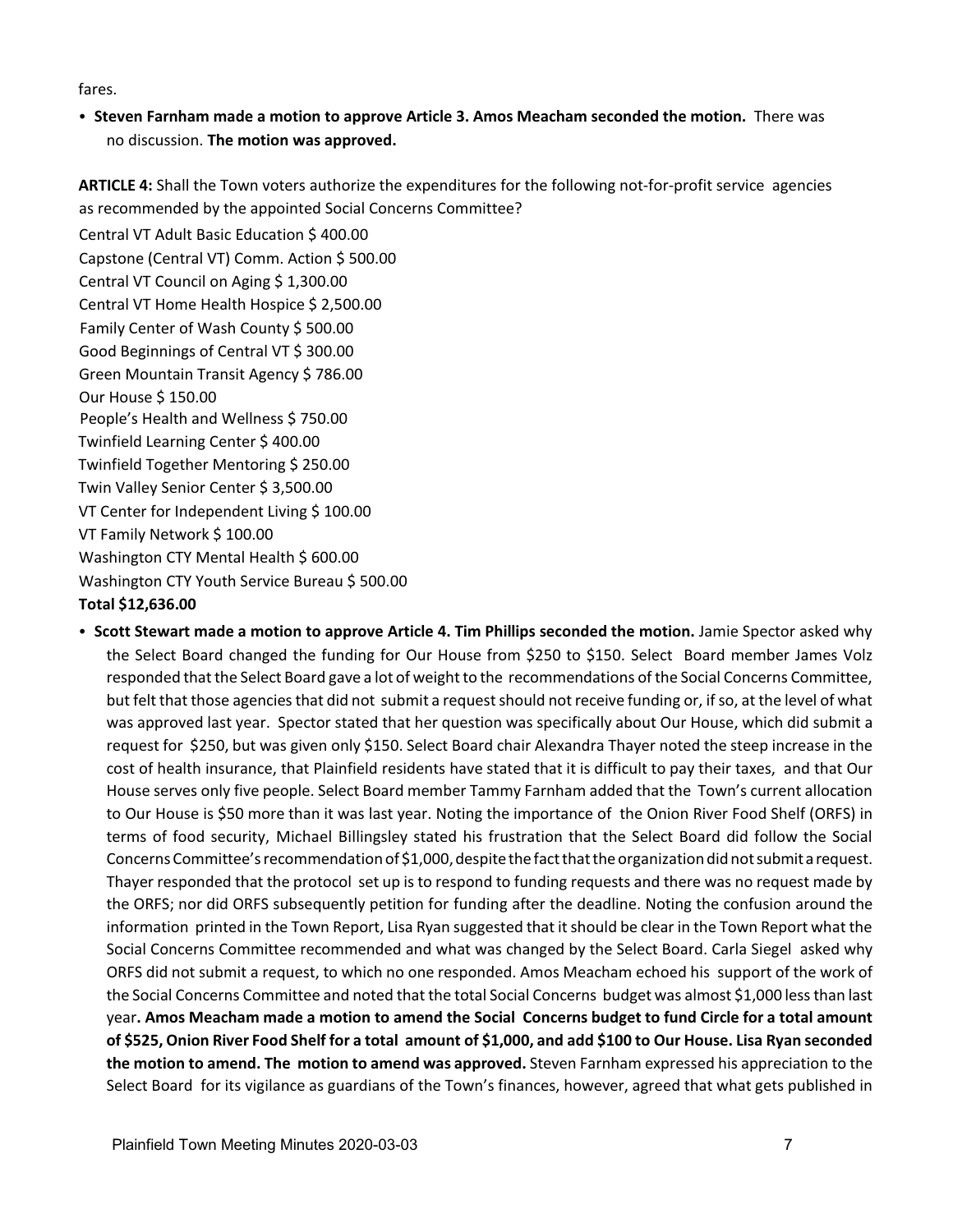the Town Report should be what the Social Concerns Committee expressed. Farnham asked the Social Concerns Committee to address why the process of not considering funding for organizations that do notsubmit requests was not followed. Committee member Sarah Albert responded that the committee felt bad that because the Onion River Food Shelf did not submit a request, it would not receive funding. She added that she was disappointed that it did not follow up with a petition for funding. Linda Wells noted that Assistant Town Clerk Carol Smith contacted ORFS to remind it about the petition process. Carol Smith added that she had to tell other organizations that did not get their requests in by the deadline that it was too late, and felt it was unfair that those organizations were not added as well. Ed Hutchinson was concerned aboutthe abuse of process where the Social Concerns Committee recommended funding for those that did make requests. Alexandra Thayer agreed that the Social Concerns Committee's report should go into the Town Report as written, with any Select Board changes clearly noted, but felt that the Town is disregarding the effort of those organizations that do follow the process. James Volz added thatit also provides an incentive for not submitting a request, and recommended that only those who follow the process be considered. Michelle Clark suggested a compromise to follow the Social Concerns Committee recommendations this time, butsend a letter to those who were funded without a request that states that the Town will not be able to provide funding in the future without a request. As a retired executive director of an organization that sought funding from towns, Peter Youngbaer noted that Plainfield has a reputation of having a rigorous review process that, if notfollowed, will resultin not being funded. **The motion was approved.**

- **ARTICLE 5:** Shall the Town voters authorize an appropriation of \$37,500 to the Cutler Memorial Library to pay for the librarian and the purchase of materials and services that the library acquires to make accessible to the community?
- **Steven Farnham made a motion to approve Article 5. John Monahan seconded the motion. Hearing no** objections, Moderator Barasch granted Cutler Memorial Librarian, and non-resident, Loona Brogan permission to speak. Brogan thanked the Friends of the Library and announced a film entitled, *One Town at a Time*, that will be shown at the Library on 3/6/20. Brogan thanked outgoing board chair Marcy Hale, to which meeting participants responded with applause. Brogan thanked the Town for its assistance in obtaining a planning grant for Cutler Library expansion. Marcy Hale thanked Candace Beardsley at Spruce Mountain Inn for providing an interest-free loan of \$10,000 to the Library to cover grant expenses before funding was received. Hale noted that it is her last month serving on the board and that Carla Siegel will be replacing her, both point to which participants responded with applause. Michael Billingsley announced that the Friends of the Cutler Memorial Library will be sponsoring a community supper on 4/28/20, noting thatthere also would be one in March. Brenda Lindemann asked whether the Library had a program for children, to which Brogan responded that there is not an ongoing program at this time due to lack of parking and interior Library space, but that the Library circulates a lot of children's books and that many families come in on their own schedules. The Library is looking at parking lot expansion grants to alleviate that issue. Nicola Morris thanked Brogan for her diligence, dedication, and creativity in her job at the Library, to which participants responded with applause. **The motion was approved.**

**ARTICLE 6:** Shall the Town establish a Municipal Building Maintenance Reserve Fund for future building maintenance of the municipal building?

**• Scott Stewart made a motion to approve Article 6. Tim Phillips seconded the motion. Amos Meacham asked if** this was a new fund, to which Town Clerk/Treasurer Linda Wells responded affirmatively, adding that part of the reason was because the Town no longer has revenue coming in from the rental area upstairs in the municipal building. **The motion was approved.**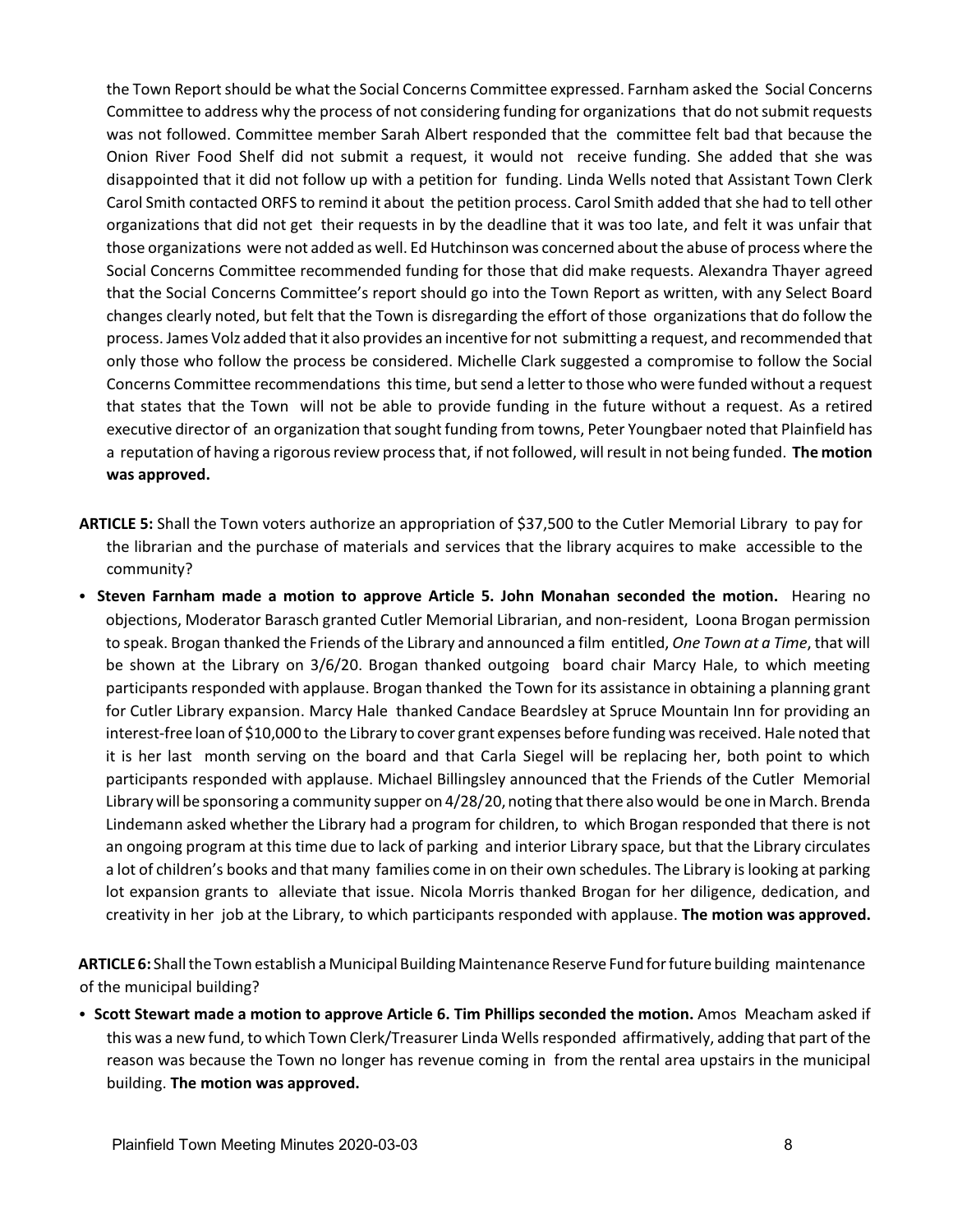**ARTICLE 7:** Shall the Town fund the Municipal Building Maintenance Reserve Fund with any unexpended budget funds in the Municipal Building Maintenance and Repairs budget line item? • Scott Stewart made a motion to **approve Article 7. Tim Phillips seconded the motion.** There was no discussion. **The motion was approved.**

**ARTICLE 8:** To see what amount of money the Town will vote to pay for the Water Department for the period of July 1, 2020 to June 30, 2021?

• Water/Wastewater Commissioner Tim Phillips made a motion to appropriate the amount of \$228,218 for the **Water Department to be paid for by the users of the system for the period of 7/1/20 to 6/30/21. Scott Stewart seconded the motion.** As a customer of the Water Department for an apartment house on the system, Bob Atchinson asked if users are now being charged by the gallon rather than by housing units. Phillips responded that at this time no changes have been made to the billing structure that has been in place for many years, however, one of the things that the Commission wants to do in the coming year is to look at changing how the bills are calculated. The Commission now has usage numbers from meters that were installed four years ago, and it needs to figure out how to use those numbers correctly because there is a certain amount of money needed to run the system. **The motion was approved.**

**ARTICLE 9:** To see what amount of money the Town will vote to pay for the Wastewater Department for the period of July 1, 2020 to June 30, 2021.

C **Water/Wastewater Commissioner Tim Phillips made a motion to appropriate the amount of \$311,315 for the Wastewater Department to be paid for by the users of the system for the period of 7/1/20 to 6/30/21. Scott Stewart seconded the motion.** Michael Billingsley asked how many users were on the system. Water/Wastewater Department System Operator Tristan MacGregor Stewart responded that there are roughly 300 connections serving roughly 1,000 people for both systems. Stating that she was not a user of the system, Select Board chair Alexandra Thayer expressed her appreciation to the two employees of the Water/Wastewater Department, the three members of the Water/Wastewater Commission, and Assistant Town Clerk/Treasurer Carol Smith for the work they all do, to which meeting participants responded with applause. **The motion was approved.** 

**ARTICLE 10:** To see what amount of money the Town will vote to pay for highways, bridges, fire department, and administrative operations of the Town of Plainfield for the period of July 1, 2020 to June 30, 2021.

C **Glenda Bissex made a motion to appropriate \$1,027,794 to pay for highways, bridges, fire department, and administrative operations of the Town of Plainfield for the period of 7/1/20 to 6/30/21. Sarah Albert seconded the motion.** On behalf of Road Foreman Mike Nolan, Road Commissioner Bram Towbin requested that during mud season, anyone expecting deliveries by truck to their houses touch base with Nolan at 454- 7166 and leave a message prior to making delivery arrangements. This does not include FedEx and milk delivery trucks. Acknowledging the good work that the Road Crew does on the roads, Deborah Stoleroff asked if, during mud season and especially on highly trafficked roads, traffic can be diverted before the roads get damaged. Agreeing that it was a great idea, Towbin responded that because the Town receives State funding for those roads, the Town is prohibited from blocking traffic. Stoleroff inquired if drivers can be asked not to travel those roads, to which Towbin responded that the Road Crew has made requests, but with mixed results. **The motion was approved.**

**ARTICLE 11:** Shall the Town of Plainfield authorize the Selectboard to apply any surplus from the current fiscal year to reduce taxes in the next fiscal year?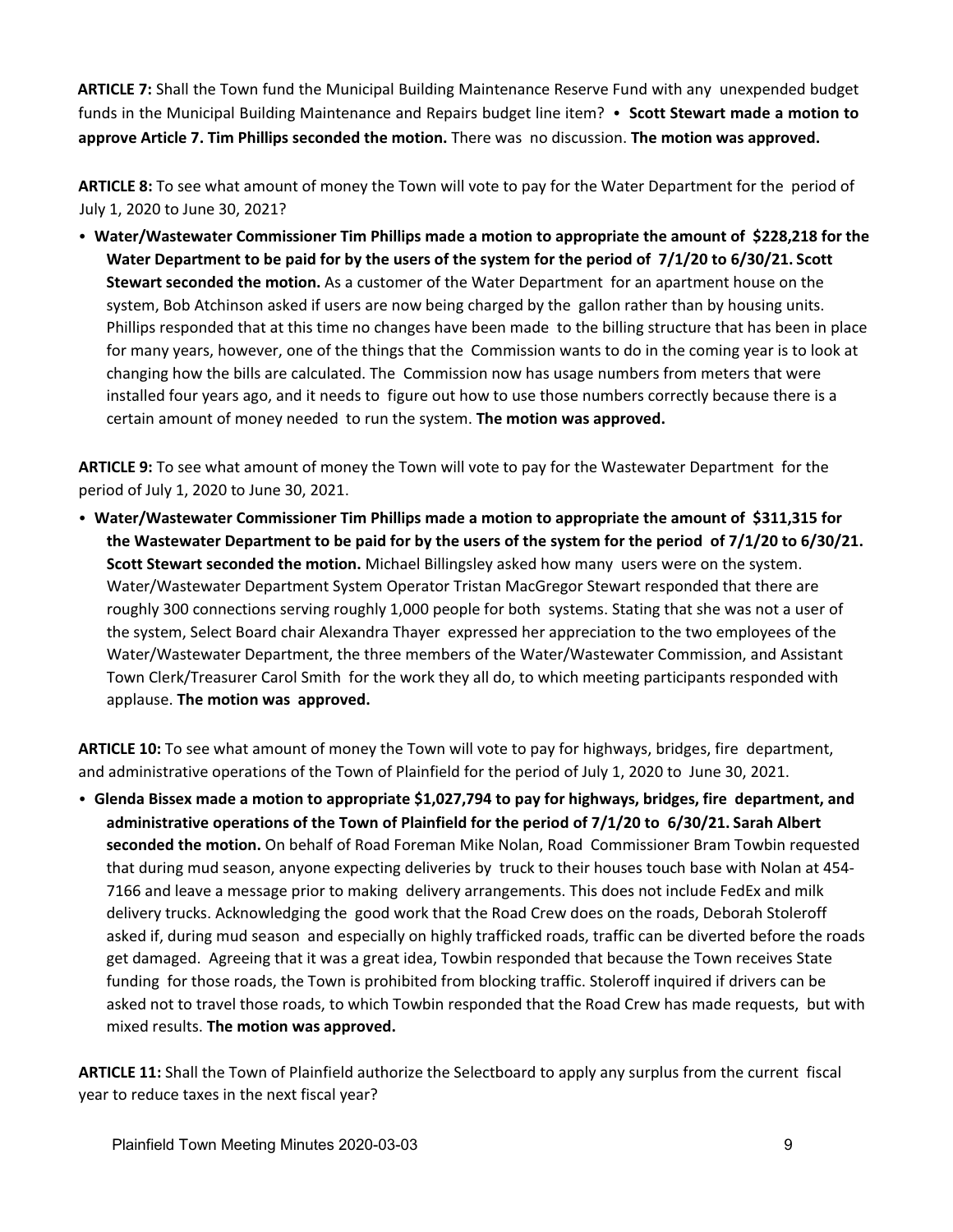**Scott Stewart made a motion to approve Article 11. Tim Phillips seconded the motion. Michael Billingsley by 1.** asked if the Select Board can explain if unexpended monies from previous Emergency Management budgets were available for future emergency management needs or if they went back into the general fund. Select Board chair Alexandra Thayer responded that she has been in touch with Goddard College, the Health Department, and the Red Cross regarding issues around an emergency shelter in Plainfield, but that no monies have yet been expended. Thayer added that replacing the generator at the Town Hall Opera House, which is not very robust, might be one of the ways those monies can be used. Thayer has also been in discussion with the Maple Hill School, which is in Marshfield. Town Clerk/Treasurer Linda Wells stated that an emergency management reserve fund was established last year, and Thayer noted that half of what was left in the emergency management budget line item was put into the reserve fund. Amos Meacham inquired about the process of putting unexpended monies into reserve funds, asking if reserve funds receive those funds first before any monies are returned to the general fund. Wells responded that the reserve funds are in the budget, and if the Town went way over budget and there was no surplus, those reserve funds would not be funded. Conservation Commission chair Sarah Albert noted the Town Woodlands fund and the Street Tree fund are not budgeted items; the Town Woodlands fund gets funded by any logging in the Town Forest and the Street Tree fund gets the proceeds from the tree and shrub sale. **The motion was approved.**

**ARTICLE 12:** Shall the Town vote to accept the provisions of public statutes relating to the collection of taxes by the Town Treasurer, (VSA 32 Section 4791) and vote to collect municipal taxes thirty days from mailing and not prior to August 12, 2020 and collect school taxes on November 18, 2020 and February 10, 2021, collecting half of the total school taxes on each of those dates?

**• Tim Phillips made a motion to approve Article 12. Dan Marcus seconded the motion.** There was no discussion. **The motion was approved.**

**ARTICLE 13:** To transact any other non-binding business that may properly come before the meeting. • Lisa Ryan **made a motion that Town Reports be published as submitted, or if changed or modified, that those changes be duly noted in the Town Report along with the entity that made the change. Dave Montgomery seconded the motion.** Steven Farnham stated that a better way to solve the problem is to have the Select Board and the person submitting the report agree on what is going into the Town Report before it is published rather than noting changes made after the reports are submitted. Select Board member James Volz stated that the Select Board thought that that was already happening, adding that no one knows how the particular report in question got changed. Select Board chair Alexandra Thayer noted that if the Auditors are responsible for what gets printed in the Town Report, they should flag discrepancies before it is printed. Select Board member Tammy Farnham stated that the Select Board was not aware of any changes and that it was not the Select Board's intention. A comment was made that if reports were submitted earlier, it might provide the time to discuss and agree on any changes, which is the standard process for publishing anything. Steven Farnham noted that the process and those submitting reports should be trusted, and he invited people to vote against the amendment. **The motion was approved.**

• Energy Coordinator Bob Atchinson presented a Declaration of a Climate Emergency from the Town of Plainfield, noting that the intention was to know that the problem exists, embrace it, and take some action steps regarding it. **Bob Atchinson made a motion that Plainfield adopt this declaration of climate emergency and that we therefore act as if there is an emergency, with the understanding that it is non-binding. Sarah Albert seconded the motion.** There was no objection to not reading the declaration aloud. Mike Carriveau stated that he felt that the declaration is way beyond what should be happening, noting that issues such as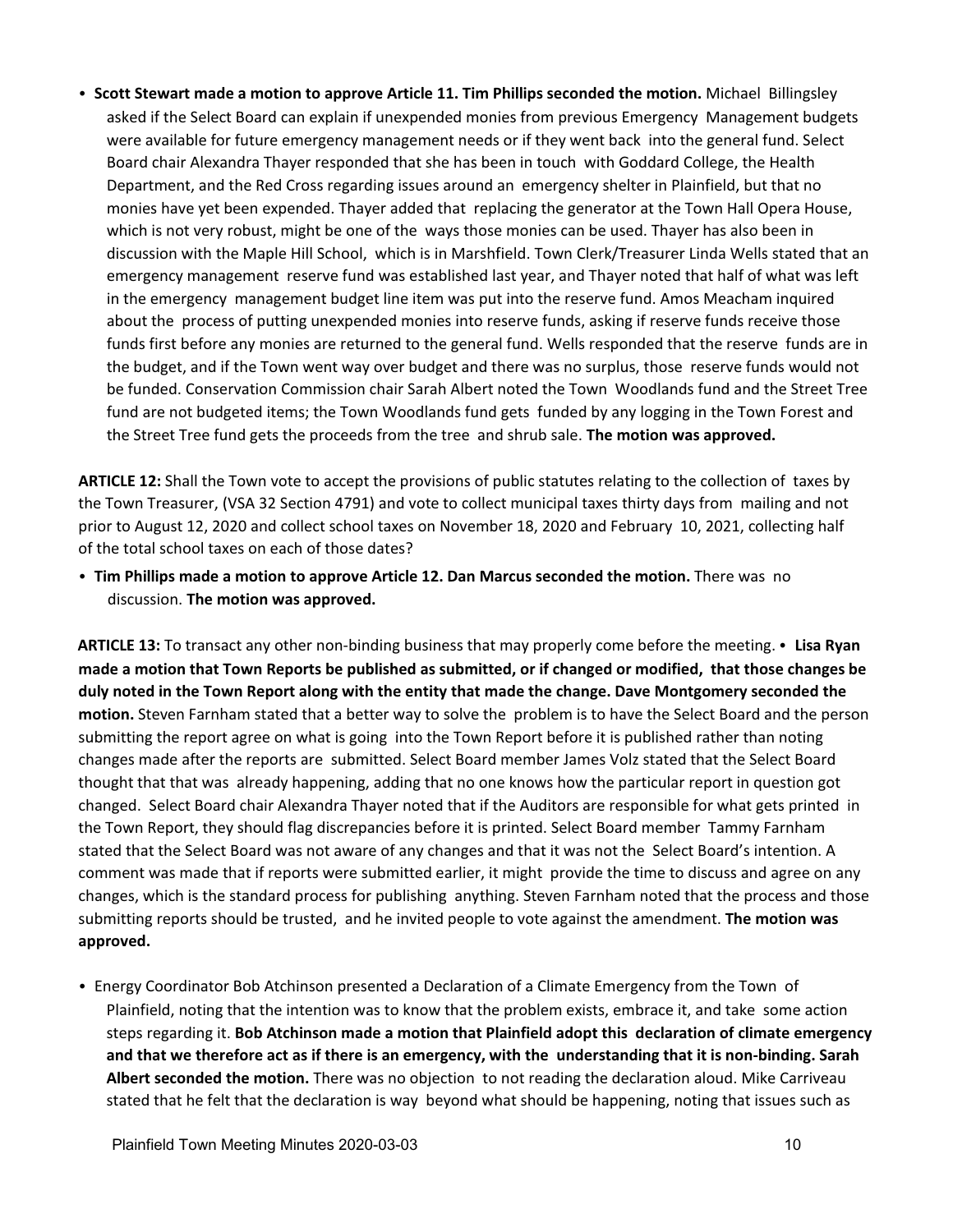acid rain and global warming, which were once of great concern, went away. Now the issue is climate change, which we are taxing willingly to bring in money. He stated that Vermont has the lowest rate of carbon dioxide emissions in the United States and what we do have is coming from the south and west, that every year advances in technology diminish the amount of carbon dioxide emissions, and that the trees are doing the job of taking up carbon dioxide and producing oxygen. Carriveau stated that efforts going into curbing carbon dioxide emissions should be put into things that we can do something about such as composting, and that taxing ourselves on carbon dioxide emissions is self-defeating. Michael Billingsley noted that climateassessment experts have laid out the kinds of climate-related difficulties that we are currently in the middle of, and those that we can expect in the future are probably bigger than we imagine. He stated that many major cities in Canada declared a climate emergency two years ago and, subsequently, its federal government proclaimed a climate emergency nationally. Billingsley stated that the problem is not with taxes, but allocating existing resources to respond to climate-related events. Elaine Parker noted that she recently heard on the radio that the state most responsible for emissions per capita is Vermont. James Volz noted that the statistic was for New England. **Deborah Stoleroff made a motion to call the question. Sarah Albert seconded the motion.** Moderator Barasch stated that the motion requires a two-thirds vote. Noting that the verbal vote was inconclusive, Moderator Barasch asked those wishing to vote yes to stop the debate stand and raise their hands while the votes were being counted. This was followed by asking those opposed to stopping debate to do the same. Moderator Barasch announced that the vote was 25 in favor of calling the question to 11 opposed. **The motion to call the question passed by a two-thirds vote and was approved.** Prior to a vote on the declaration, Moderator Barasch decided to read it aloud. The declaration follows:

## **Declaration of a Climate Emergency Town of Plainfield, VT**

(For adoption by the citizens of Plainfield at Town Meeting, March 3, 2020)

**WHEREAS**, in April 2016 world leaders recognized the urgent need to combat climate change by signing the Paris Agreement, agreeing to keep global warming "well below 2°C above preindustrial levels" and to "pursue efforts to limit the temperature increase to 1.5°C".

o According to the United Nations' Special Rapporteur on Extreme Poverty, 1.5°C of global warming could expose 500 million people to water poverty, 36 million people to food insecurity because of lower crop yields, and 4.5 billion people to heat waves.

o Later, in October 2018, the United Nations International Panel on Climate Change released a special report, which projected that limiting warming to even the dangerous 1.5°C target this century will require an unprecedented transformation of every sector of the global economy by 2030.

 $\circ$  A The death and destruction already wrought by current average global warming of 1°C demonstrates that the Earth is already too hot for safety and justice, as attested by increased incidents of wildfires, floods, rising seas, diseases, droughts, and extreme weather events;

- **P WHEREAS**, the United States of America has disproportionately contributed to the climate and ecological emergencies and thus bears an extraordinary responsibility to rapidly solve these crises;
- **WHEREAS**, Emergency Climate Mobilization is imperative to immediately end the use of fossil fuels, to massively reduce our daily usage of energy, to obtain all necessary energy from renewable sources, and to begin the drawdown of carbon from the Earth's atmosphere. The measures to restore a safe climate must include:
	- $\circ$  A rapid, just, managed phase-out of fossil fuels,
	- $\circ$  Elimination of greenhouse gas emissions as quickly as possible to establish a zero emissions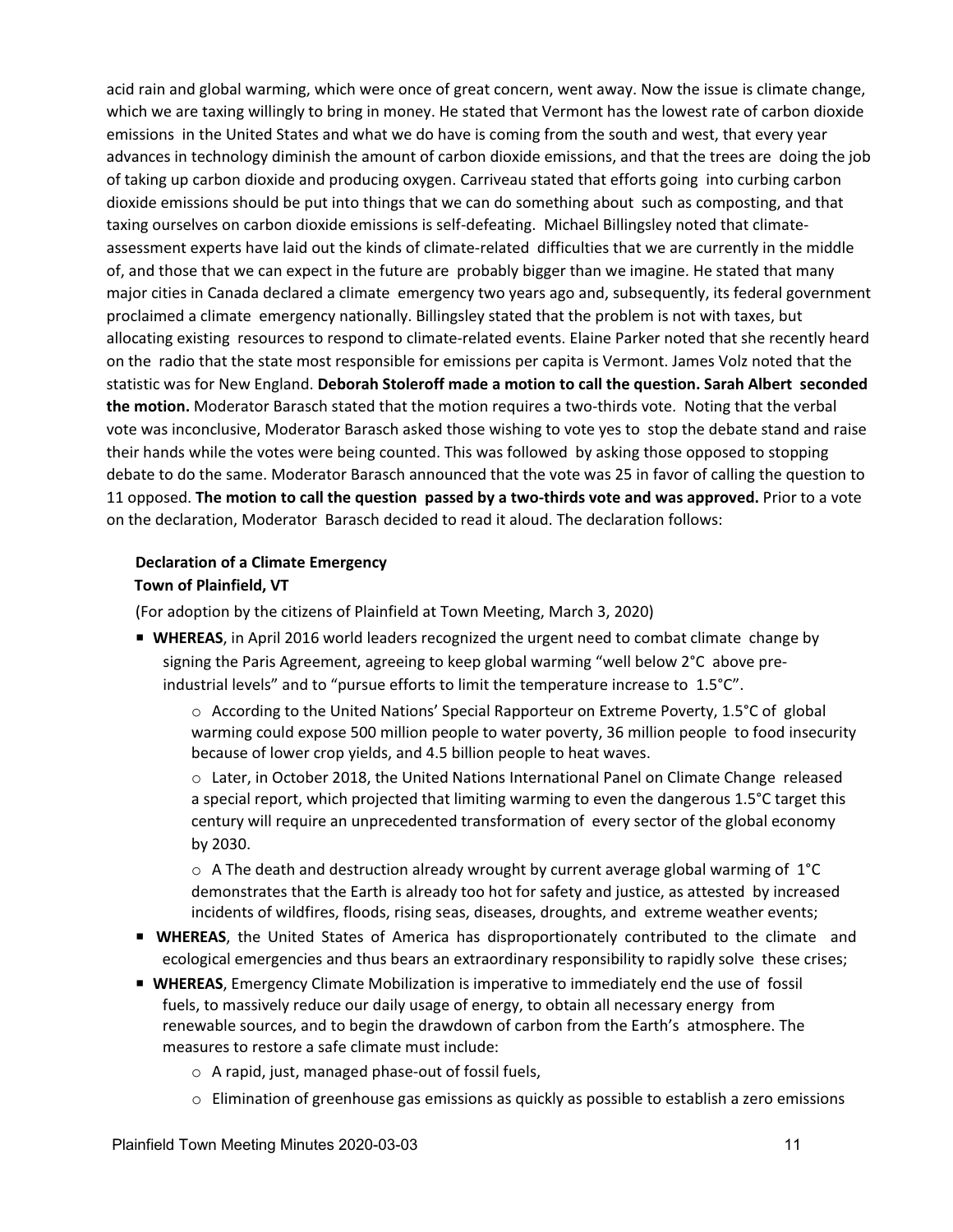economy,

- $\circ$  A widespread effort to safely drawdown excess carbon from the atmosphere,  $\circ$  A full transition to a regenerative agriculture system, and
- o Prevention of the Sixth Mass Extinction through widespread conservation and restoration of ecosystems;
- **WHEREAS,** the massive scope and scale of the actions necessary to stabilize the climate and biosphere will require unprecedented levels of public awareness, engagement, and deliberation to develop and implement effective, just, and equitable policies to address the climate emergency.
- P **THEREFORE, BE IT RESOLVED THAT**: We, the Citizens of the Town of Plainfield do hereby **Declare a Climate-Driven, Economic and Ecological Emergency**. We acknowledge that we must reverse or reject all policies not in alignment with this declaration and must work alongside, or in spite of, the media to communicate this urgency for change, and must develop a plan of action, which individuals, communities, businesses, and governments must initiate now.
- P **Be It Further Resolved That:** We, the Citizens and Government of the Town of Plainfield must and will, enact legally-binding policies to reduce carbon emissions to **Net-Zero\* by 2030** by take taking bold actions, such as weatherizing our buildings, electrifying vehicle fleets, supporting public transit, rapidly increasing renewable energy generation, and maintaining our forests for sequestering of carbon to remove the excess of atmospheric greenhouse gases;
- P **Be It Further Resolved That:** Plainfield can and will act as a regional leader through initiating this emergency climate mobilization to convert to an ecologically, socially, and economically regenerative local economy at emergency speed, as well as advocating for the statewide, regional, national, and international efforts necessary to reverse global warming and the ecological crisis;
- **Be It Further Resolved That:** Climate Justice requires that frontline and marginalized communities, which have historically borne the brunt of the extractive fossil-fuel economy, participate actively in the planning and implementation of this emergency mobilization effort and that they benefit first from the transition to a climate-safe economy, which mitigates the effects of ongoing ecocide, (the complete destruction of an ecosystem due to human activities), to prevent extinction of human and all species, in order to maintain a livable, just Planet for all.

**\*** Net Zero Energy means that a building or community balances its energy needs with energy produced from renewable, zero-emission sources.

## **The motion that Plainfield adopt this declaration of climate emergency and that we therefore act as if there is an emergency, with the understanding that it is non-binding, was approved.**

• Alexandra Thayer announced that there are documents related to the Main Street/Route 2 intersection that have been posted to the Town website. A forum will be held for community input, but the date has not yet been set. Tammy Farnham stated that the first piece that needs to happen is feedback from the community on the design. James Volz noted that most of the problems with the design have to do with implementation, therefore if residents do not wish to move forward with the current design, then there is no concern about its implementation. Peter Youngbaer stated that his concerns are not with the design, but with the implementation and that if we say yes to a design without reassurance on the implementation process, then it will create a serious problem. Youngbaer asked if there was a drop-dead date that the Vermont Department of Transportation (VAOT) needs to hear from the Town. Thayer responded that if the Town does